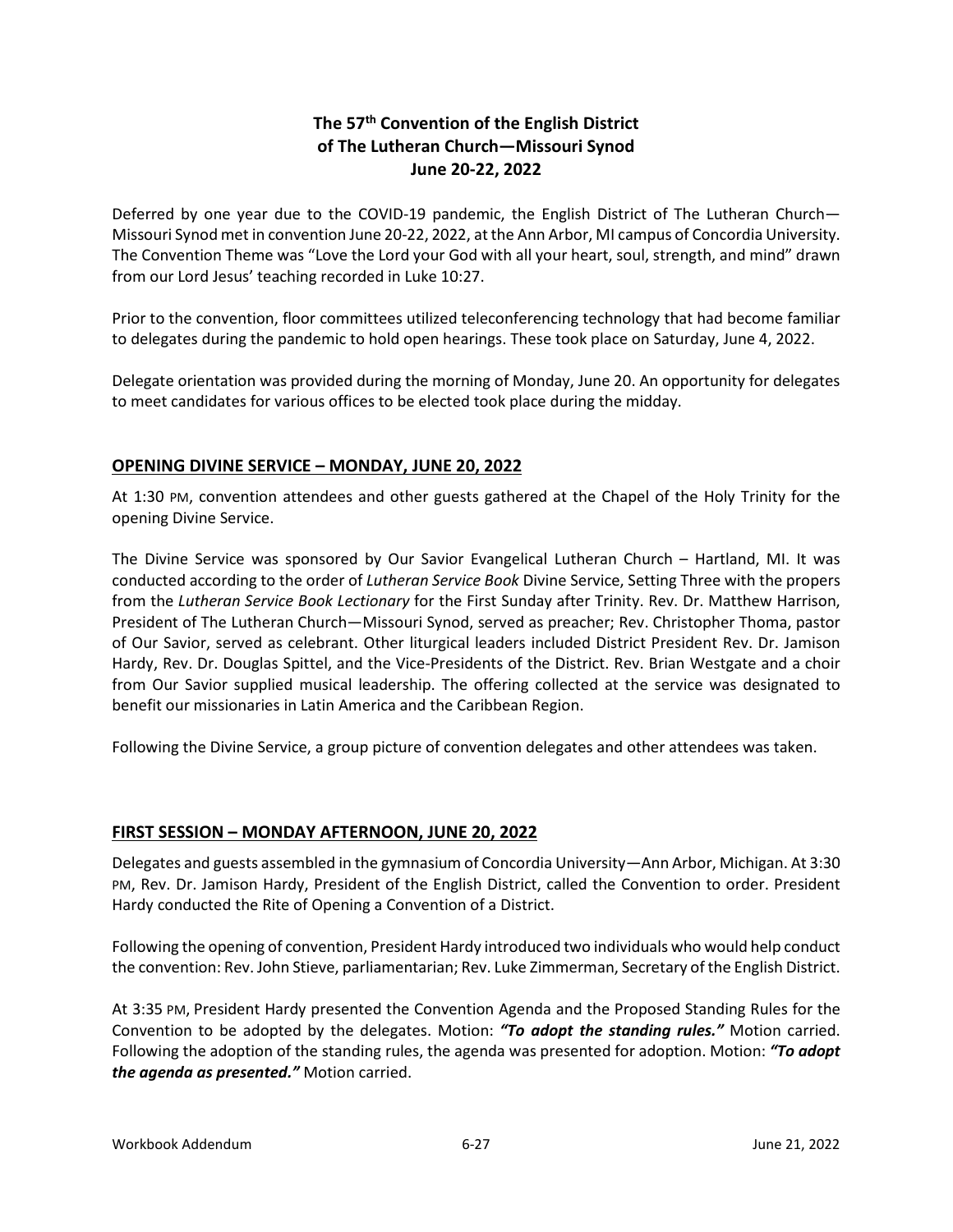Following adoption of the agenda and the standing rules, President Hardy made several announcements about an anonymous matching grant of \$25,000 given to the District. The same donor offered a grant for congregations to conduct truck stop ministry. He also informed the delegates about a partnership with the Synod Office of National Mission and the Northern Illinois District to restart St John the Divine – Chicago, IL. Another matching grant of \$10,000 has also been offered to the District; President Hardy invited delegates to match the grant before the convention ends.

President Hardy invited two guests to greet the convention attendees: Dr. William Cario, Interim President of Concordia University Wisconsin, Ann Arbor and Rev. Dr. David Maier, President of the Michigan District—LCMS.

At 4:05 PM, Rev. R. Wayne Morton, Chairman of the English District Board of Directors, offered the Board's Report for the 2018—2022 triennium extended. Prior to this report, Rev. Morton informed the delegates that the Board of Directors at its June 19, 2022 meeting designated \$500,000 for congregational restarts and mission plants. Rev. Morton's presentation highlighted some of the congregational visits made by the Board as they met during the past triennium. He also spoke of the activities carried out by the Board, as well as the End Statements established by the Board for the past triennium. Following Rev. Morton's report, a gift from the Board in recognition of his 13 years of service on the Board, including his twotriennium tenure as Chairman of the Board, was presented to him. President Hardy also commended several Board members for their time of service that was ending at the convention: Rev. Ben Eder – 10 years; Mrs. Jane Duffy – 10 years; Mr. Chris Cassel – 7 years; Rev. Thomas Engler – 4 years.

At 4:30 PM, Secretary Zimmerman provided the initial credentials report for the Convention. The credentials report at the opening of the convention at 3:30 PM on June 20, 2022, was as follows:

| Voting Delegates - Ordained:     | 89            |
|----------------------------------|---------------|
| Voting Delegates - Lay:          | 85            |
| <b>Total Voting Delegates:</b>   | 174           |
| <b>Total Advisory Delegates:</b> | 29            |
| Youth Representatives:           | 15            |
| <b>Board Members:</b>            | $\mathcal{P}$ |
| District Staff:                  | 7             |
| Guests/Presenters:               | 30            |
| <b>Total in Attendance:</b>      | 25            |

The credentials report was accepted.

At 4:32 PM, President Hardy summoned the Elections Committee to the dais to conduct the election of District President and District Vice-Presidents. Secretary Zimmerman outlined the processes by which nominations for District President and District Vice-Presidents took place prior to the Convention. Following that presentation, Rev. Jeffrey Teeple, Convention Chaplain, offered prayers for delegates who were about to elect the Praesidium of the District.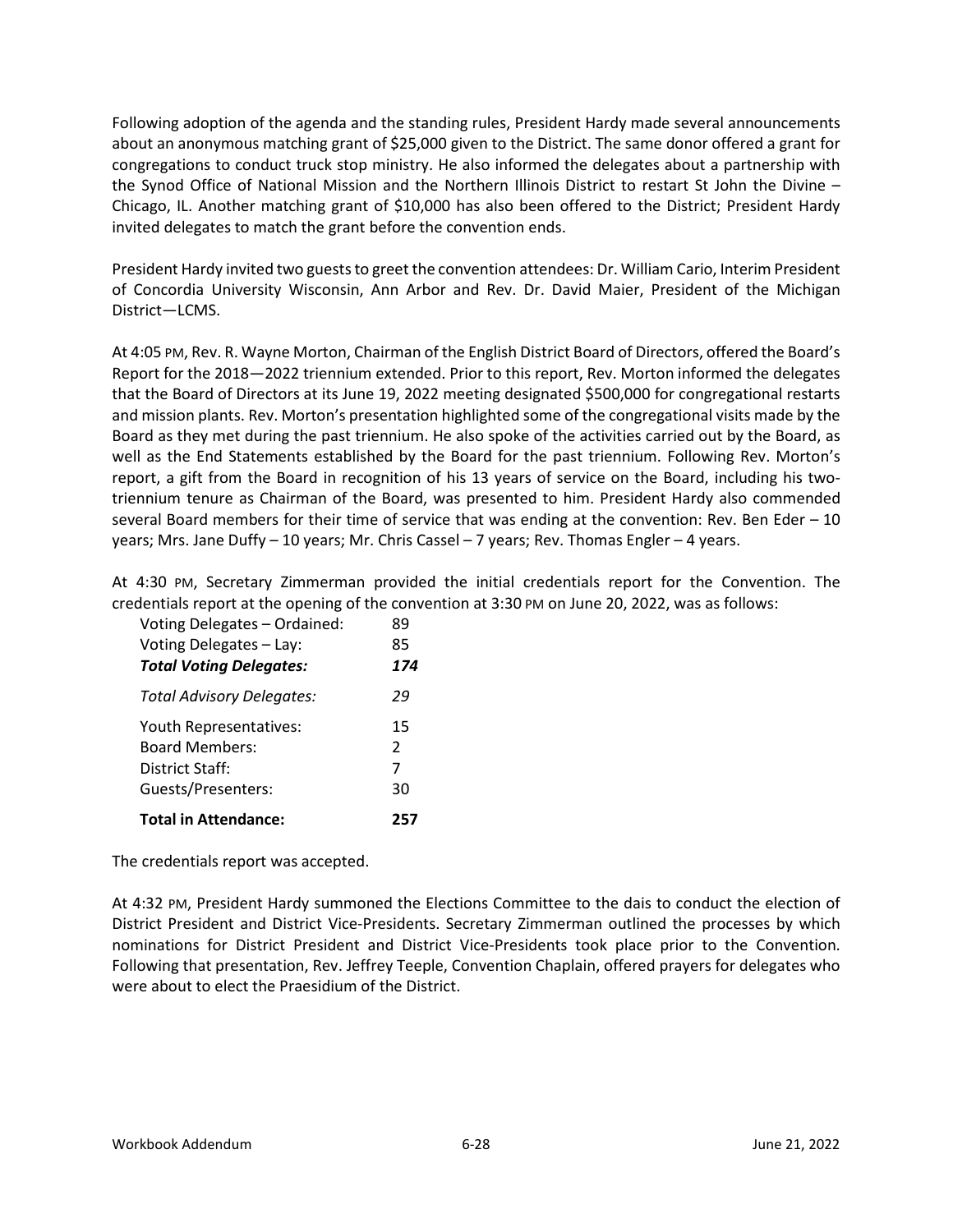Rev. Robert Tauscher, Chairman of the Elections Committee, provided a brief tutorial to the delegates about the electronic voting devices that would be used for elections and other votes.

Following this, Rev. Tauscher announced the slate of candidates for District President: Rev. Jamison Hardy

With no other candidates standing for election, the Elections Committee instructed the Secretary to cast one vote for Rev. Dr. Jamison Hardy for District President. The result of the election was 1-0. Rev. Jamison Hardy was elected to a third term as District President. He invited his wife Wendy to the dais where photos of them were taken.

At 4:45 PM, the convention then moved to the election and ranking of District Vice-Presidents.

Rev. Tauscher announced the slate of candidates for District Vice-President (Eastern Region): Rev. Martin Erhardt

Rev. Robert Kieselowsky Rev. Douglas Spittel

The ballot for District Vice-President (Eastern Region) was conducted and the results posted:

| 83 | (51.55%) |
|----|----------|
| 47 | (29.19%) |
| 31 | (19.25%) |
|    |          |

Rev. Douglas Spittel was elected to a first term as District Vice-President (Eastern Region).

Rev. Tauscher announced the slate of candidates for District Vice-President (Lake Erie Region): Rev. Daniel Grams Rev. Justin Laughridge

Rev. Jeffrey Miskus

The ballot for District Vice-President (Lake Erie Region) was conducted and the results posted:

| Rev. Daniel Grams      | 68  | (40.72%     |
|------------------------|-----|-------------|
| Rev. Justin Laughridge | 18  | (10.78%)    |
| Rev. Jeffrey Miskus    | -81 | $(48.50\%)$ |

With no candidate receiving a majority of votes, the name of Rev. Justin Laughridge was removed and a second ballot was conducted and the results posted:

| Rev. Daniel Grams          | 66  | (39.76 %) |
|----------------------------|-----|-----------|
| <b>Rev. Jeffrey Miskus</b> | 100 | (60.24 %) |

Rev. Jeffrey Miskus was elected to a second term as District Vice-President (Lake Erie Region).

Rev. Tauscher announced the slate of candidates for District Vice-President (Midwestern Region): Rev. Robert Rogers

With no other candidates standing for election, the Elections Committee instructed the Secretary to cast one vote for Rev. Robert Rogers for District Vice-President (Midwestern Region). The result of the election was 1-0. Rev. Robert Rogers was elected to a third term as District Vice-President (Midwestern Region).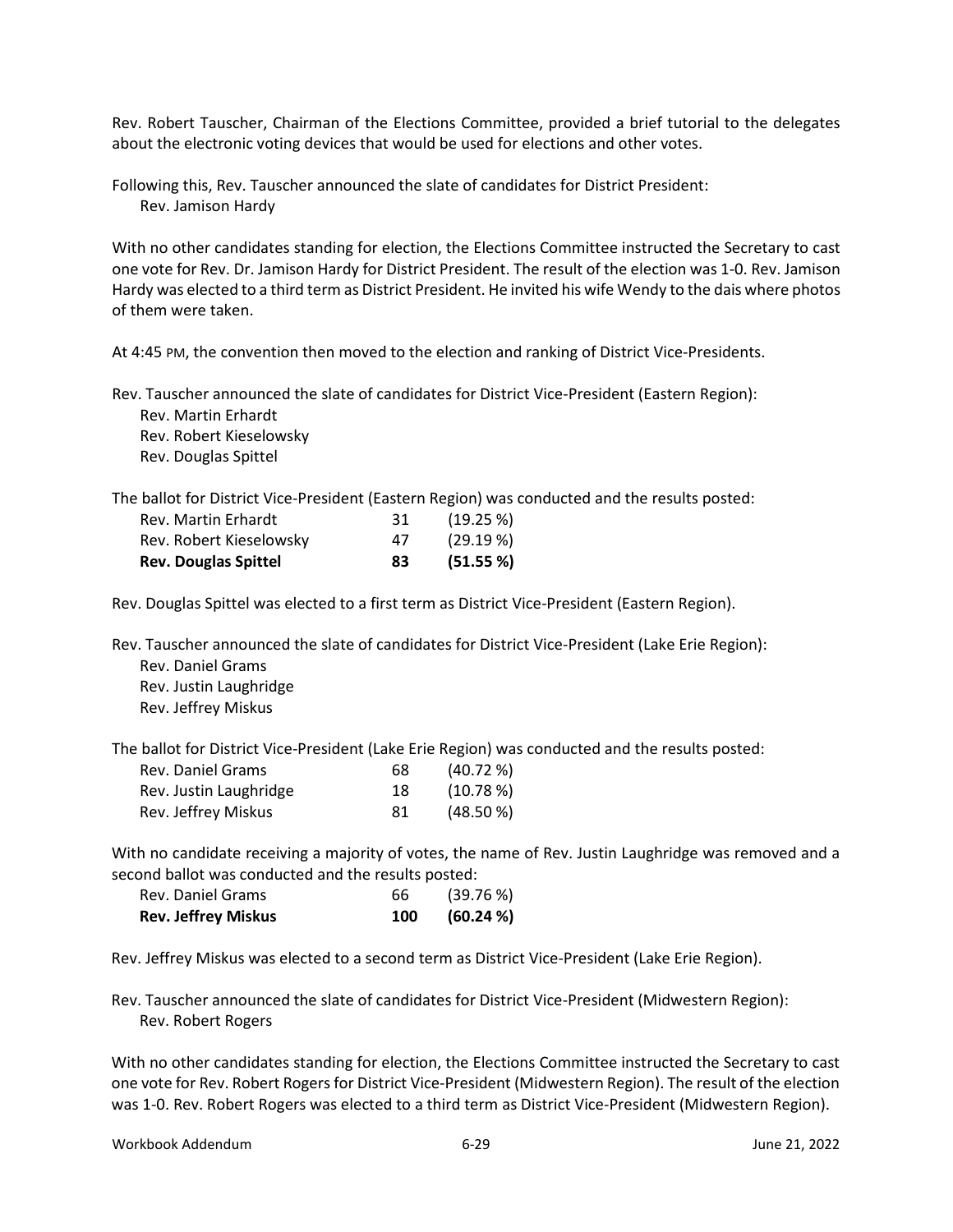Rev. Tauscher announced the slate of candidates for District Vice-President (Western Region): Rev. Todd Arnold Rev. Michael Morehouse

The ballot for District Vice-President (Western Region) was conducted and the results posted:

| <b>Rev. Michael Morehouse</b> | 83  | (50.30 %) |
|-------------------------------|-----|-----------|
| Rev. Todd Arnold              | -82 | (49.70%   |

Rev. Michael Morehouse was elected to a first term as District Vice-President (Western Region).

At 4:55 PM, the convention proceeded to rank the newly-elected Vice-Presidents. Rev. Tauscher presented the slate of elected Vice-Presidents was presented and instructed delegates to vote for who should serve as First Vice-President of the English District. The results of the first ballot were posted:

| Rev. Jeffrey Miskus    | 65 | (37.79%)    |
|------------------------|----|-------------|
| Rev. Michael Morehouse | 22 | (12.79%)    |
| Rev. Robert Rogers     | 33 | $(19.19\%)$ |
| Rev. Douglas Spittel   | 52 | $(30.23\%)$ |

With no candidate receiving a majority of votes cast, Rev. Michael Morehouse's name was removed. A second ballot was conducted and the results posted:

| Rev. Jeffrey Miskus  | 79 | $(45.66\%)$ |
|----------------------|----|-------------|
| Rev. Robert Rogers   | 38 | (21.97%)    |
| Rev. Douglas Spittel | 56 | (32.37%)    |

With no candidate receiving a majority of votes cast, Rev. Robert Rogers' name was removed. A third ballot was conducted and the results posted:

| <b>Rev. Jeffrey Miskus</b> | 97 | (57.40%)    |
|----------------------------|----|-------------|
| Rev. Douglas Spittel       | 72 | $(42.60\%)$ |

Rev. Miskus was ranked as First Vice-President of the English District.

The slate of candidates for Second-Vice President of the English District was presented. A first ballot was conducted and the results posted:

| Rev. Michael Morehouse | 39 | $(22.94\%)$ |
|------------------------|----|-------------|
| Rev. Robert Rogers     | 47 | $(27.65\%)$ |
| Rev. Douglas Spittel   | 84 | $(49.41\%)$ |

With no candidate receiving a majority of votes cast, Rev. Morehouse's name was removed. A second ballot was conducted and the results posted:

| <b>Rev. Douglas Spittel</b> | 110 | (65.09 %) |
|-----------------------------|-----|-----------|
| Rev. Robert Rogers          | 59  | (34.91%)  |

Rev. Spittel was ranked as Second Vice-President of the English District.

The slate of candidates for Third Vice-President of the English District was presented. The ballot was conducted and the results posted:

| <b>Rev. Robert Rogers</b> | 91 | (53.53 %) |
|---------------------------|----|-----------|
| Rev. Michael Morehouse    | 79 | (46.47%)  |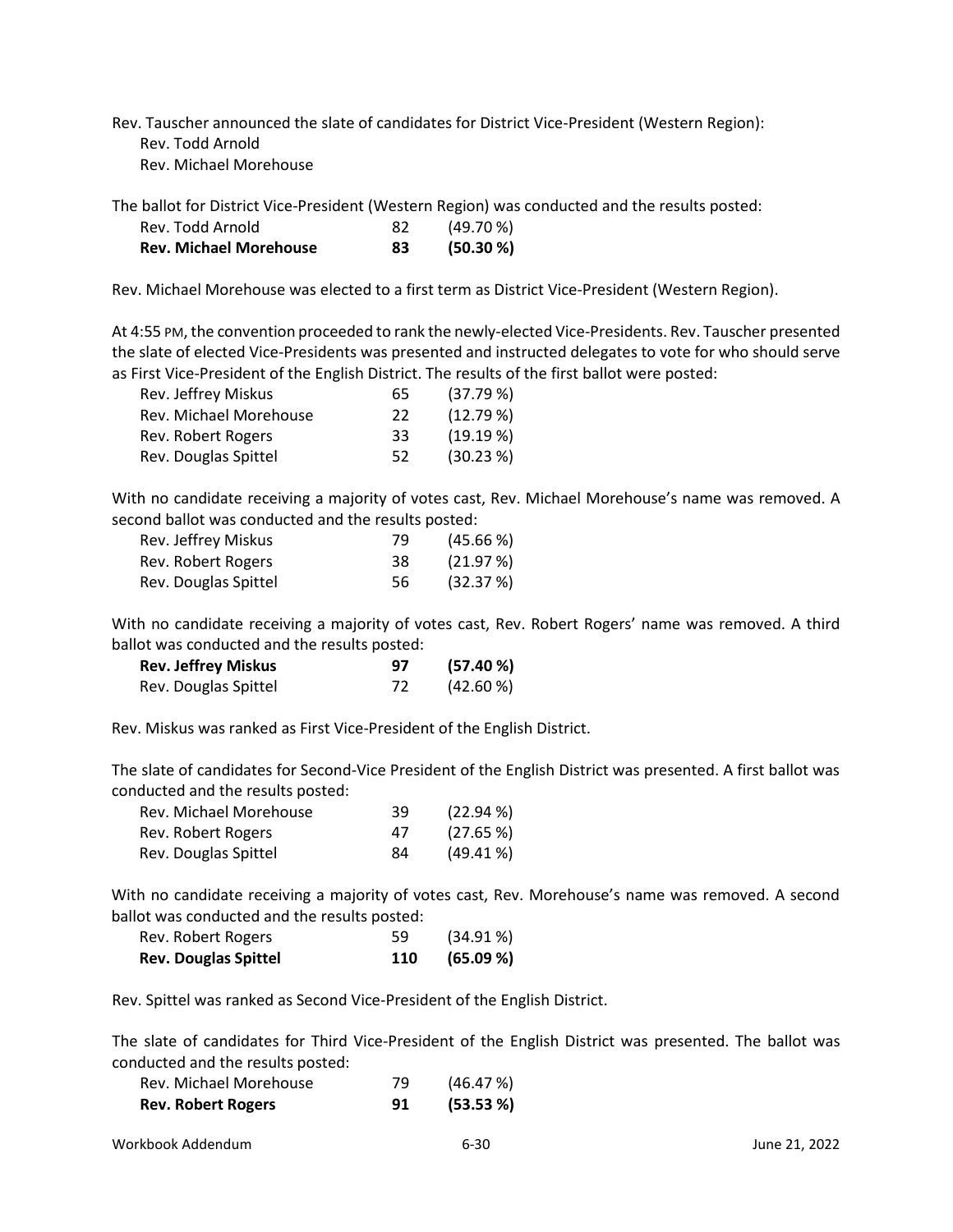Rev. Rogers was ranked as Third Vice-President of the English District. Rev. Morehouse was ranked as Fourth Vice-President of the English District.

President Hardy thanked Rev. Tauscher and the Elections Committee for completing the election and ranking of the District Vice-Presidents.

At 5:00 PM, President Hardy declared the Convention to be in recess until 6:45 PM. Delegates were dismissed to the Ministry Tent, then to the cafeteria for dinner.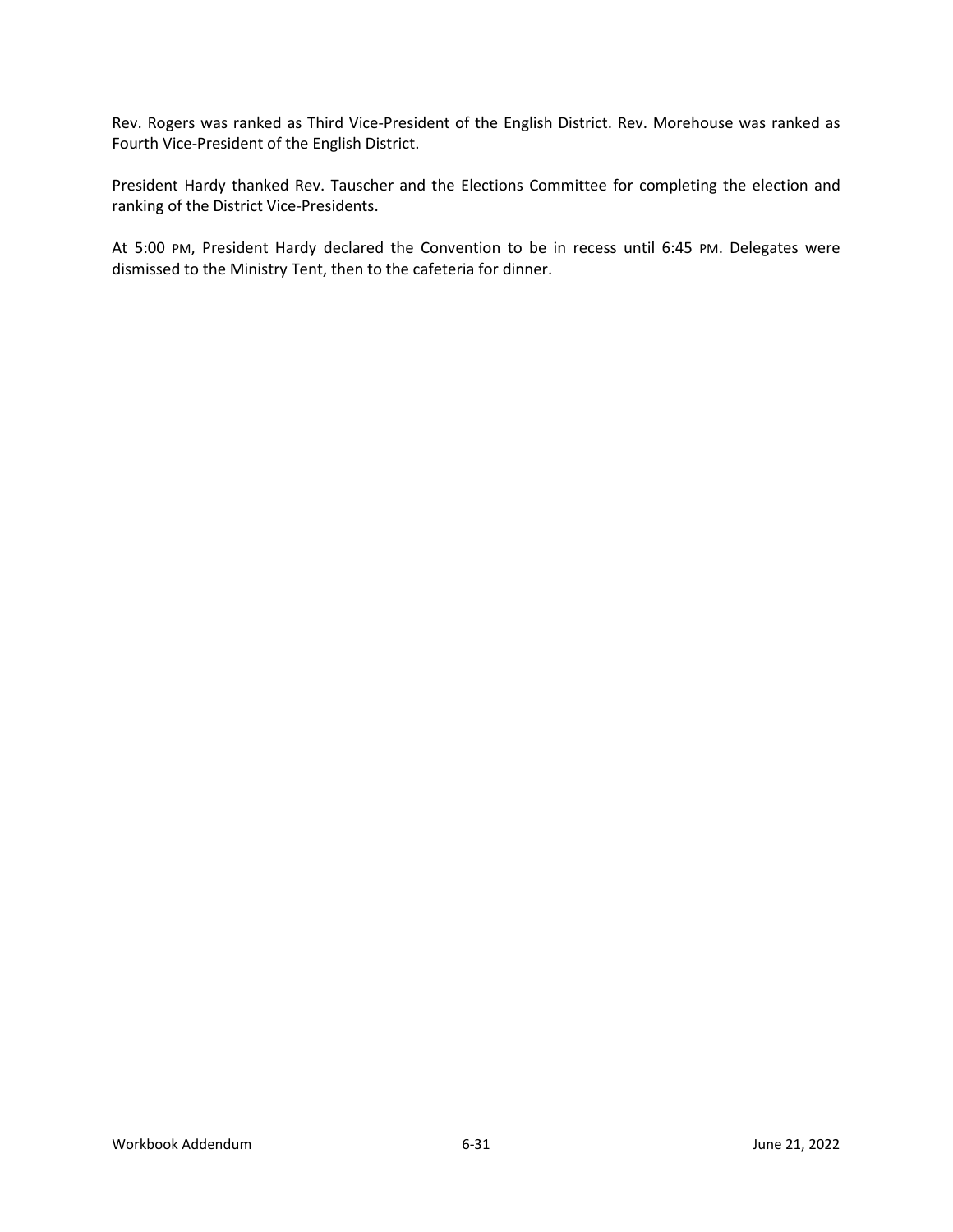## **SECOND SESSION – MONDAY EVENING, JUNE 20, 2022**

At 6:45 PM, delegates and guests reconvened in the gymnasium. President Hardy brought the Convention to order.

After the convention was brought to order, the English District Ministerial Health Commission presented a video about its work among the rostered workers of the District and their families. After the video, President Hardy thanked the Ministerial Health Commission members.

#### *Convention Essay Summary*

President Hardy introduced Rev. Keith Speaks, pastor of Hales Corners Lutheran Church – Hales Corners, WI, as the Convention Essayist.

Rev. Speaks introduced his essay with three Scripture Readings alluding to unity and bonds among the LORD's people: Psalm 133 that praises the unity of the LORD's people; Jesus' High Priestly Prayer in John 17 that also speaks of unity of believers; Romans 14:19 that exhorts Christ's disciples to make effort that leads to peace and mutual edification.

Rev. Speaks then shifted attention to the calling of Christians described in Ephesians 4:1-6 and 1 Peter 3:8-9. His comments noted his own lack of meeting those divine standards established in the Scriptures, while suggesting that others could come to the same conclusion about themselves.

Rev. Speaks then posited that loving, trusting relationships are built on common ground, leading to the question: What do we have in common within the English District?

The essay continued with comments about the matter of churchmanship, speaking about what it is and the marks by which it is known. He suggested several marks that a ministry team within his congregation identified:

- Abiding by the Golden Rule *(Mt 7:12)*
- $\blacksquare$  Having actions governed by the 8<sup>th</sup> Commandment
- Being men and women of peace *(Mt 5:9)*
- **Trusting that brothers and sisters in the Church are faithful in their context**
- **E** Humility
- **Investing in one another; collaborating instead of competing, recognizing same mission and ministry**
- Praying for fellow believers
- Enacting Jesus' teaching about conflict among believers *(Mt 18:15-17)*

Rev. Speaks asked what might be accomplished if the Church and her members would be identified by those marks of churchmanship that stand in direct contrast to the character of the world that is hostile to the Christian faith. Perhaps that difference might draw others to inquire about such a life of discipleship.

At 7:30 PM, Secretary Zimmerman provided the second credentials report of the Convention. The credentials report at the opening of the convention at 6:45 PM on June 20, 2022, was as follows:

| Voting Delegates - Ordained:     | 90  |
|----------------------------------|-----|
| Voting Delegates - Lay:          | 86  |
| <b>Total Voting Delegates:</b>   | 176 |
| <b>Total Advisory Delegates:</b> | 31  |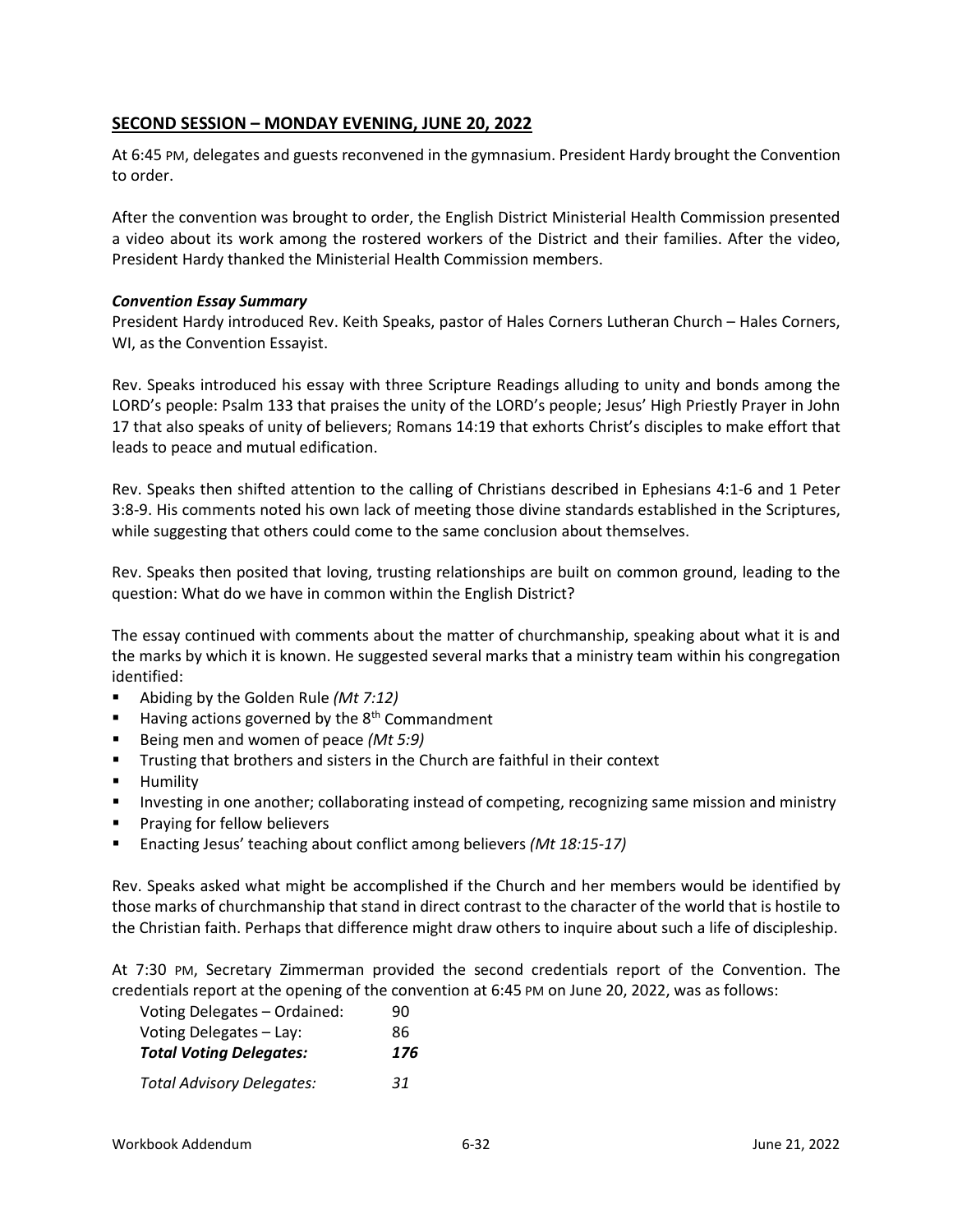| <b>Total in Attendance</b> | 264           |
|----------------------------|---------------|
| Guests/Presenters:         | 33            |
| District Staff:            | 7             |
| <b>Board Members:</b>      | $\mathcal{P}$ |
| Youth Representatives:     | 15            |

The credentials report was accepted.

At 7:33 PM, President Hardy summoned Rev. Tauscher to the dais to conduct the elections for District Secretary and the other positions on the District Board of Directors.

Rev. Tauscher presented the slate of candidates for District Secretary: Rev. Luke Zimmerman

President Hardy directed a delegate to cast one vote for District Secretary. The result of the election was 1-0. Rev. Luke Zimmerman was elected to a third term as District Secretary.

Rev. Tauscher presented the slate of candidates for the Board of Directors (Ordained – Eastern/Lake Erie Regions):

Rev. Peter Burfeind Rev. Daniel Grams Rev. Robert Kieselowsky

The ballot was conducted and the results posted:

| Rev. Peter Burfeind     | 22 | (13.58%)    |
|-------------------------|----|-------------|
| Rev. Daniel Grams       | 68 | $(41.98\%)$ |
| Rev. Robert Kieselowsky | 72 | $(44.44\%)$ |

With no candidate receiving a majority of votes cast, Rev. Peter Burfeind's name was removed. A second ballot was conducted and the results posted:

| <b>Rev. Robert Kieselowsky</b> | 88 | (53.66%) |
|--------------------------------|----|----------|
| Rev. Daniel Grams              | 76 | (46.34%  |

Rev. Robert Kieselowsky was elected to a first term on the Board of Directors.

Rev. Tauscher presented the slate of candidates for the Board of Directors (Ordained – Midwestern/Western Regions):

Rev. David Petersen

With no other candidates standing for election, the Elections Committee instructed the Secretary to cast one vote for Rev. David Petersen for the Board of Directors. The result of the election was 1-0. Rev. David Petersen was elected to a first term on the Board of Directors.

Rev. Tauscher announced the slate of candidates for the Board of Directors (Commissioned):

Lucas Fitzgerald Rod Lane Keith Vieregge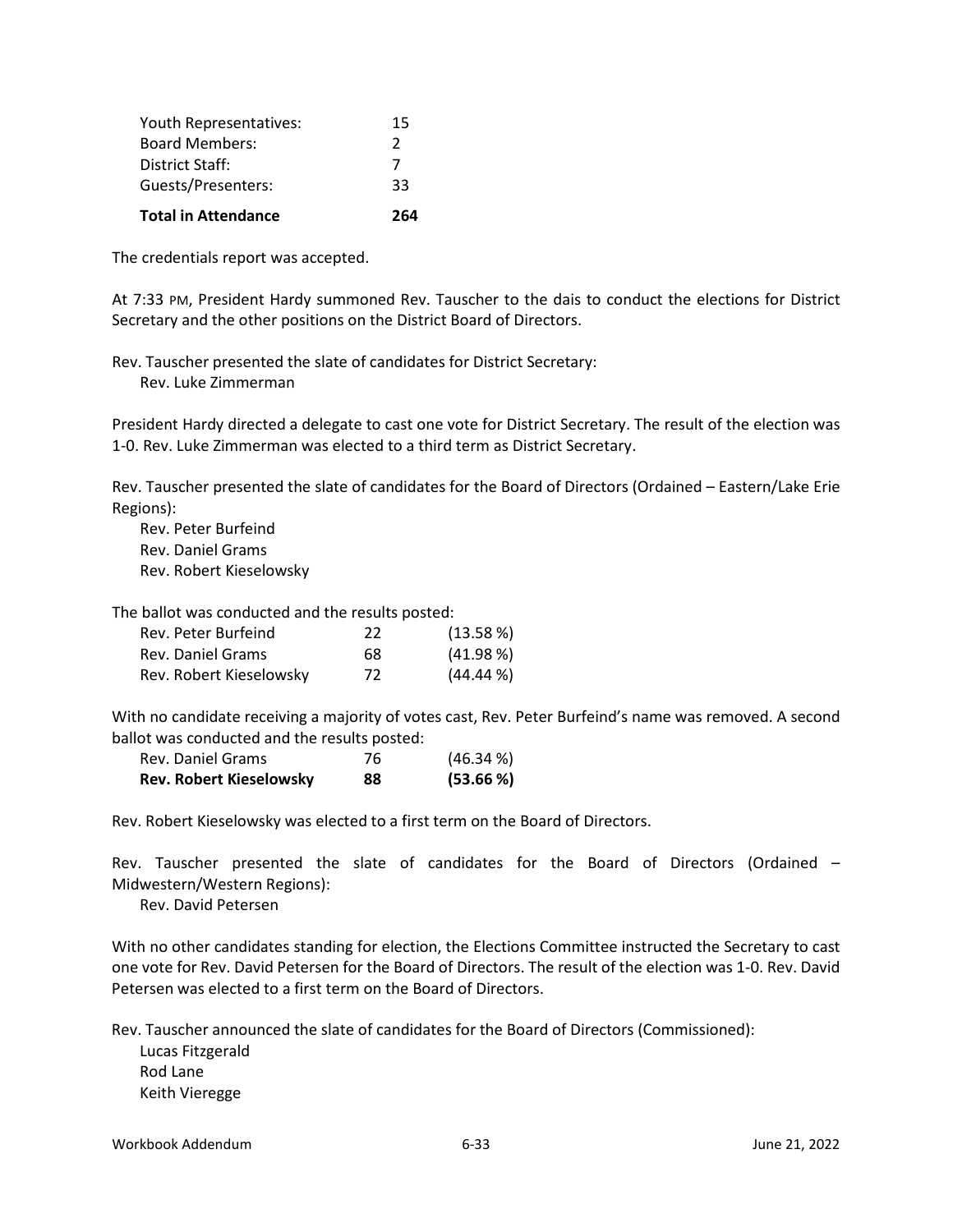Rev. Tauscher reminded the delegates that two commissioned ministers are to be elected to serve on the Board of Directors. Balloting would be conducted until one individual would receive a majority of votes. After that was done, balloting would be conducted with the remaining names until one of those would receive a majority of votes.

The ballot for the first commissioned minister on the Board of Directors was conducted and the results posted:

| Lucas Fitzgerald | 41 | (26.62%)  |
|------------------|----|-----------|
| Rod Lane         | 74 | (48.05 %) |
| Keith Vieregge   | 39 | (25.32%)  |

With no candidate receiving a majority of votes cast, Keith Vieregge's name was removed. A second ballot was conducted and the results posted:

| Lucas Fitzgerald | 50  | (32.47%) |
|------------------|-----|----------|
| Rod Lane         | 104 | (67.53%) |

Mr. Rod Lane was elected to a second term on the Board of Directors.

The convention proceeded to conduct the ballot for the second commissioned minister on the Board of Directors and the results were posted:

| Lucas Fitzgerald | 94 | (61.44%  |
|------------------|----|----------|
| Keith Vieregge   | 59 | (38.56%) |

Mr. Lucas Fitzgerald was elected to a first term on the Board of Directors.

Rev. Tauscher presented the slate of candidates for Board of Directors (Lay – Eastern Region):

Rande Casaday Carol George Connor Hagey Steve Kurtz William Magill

The ballot was conducted and the results posted:

| Rande Casaday         | 21 | (14.69%) |
|-----------------------|----|----------|
| Carol George          | 56 | (39.16%) |
| <b>Connor Hagey</b>   | 14 | (9.79%   |
| Steve Kurtz           | 34 | (23.78%) |
| <b>William Magill</b> | 18 | (12.59%) |

With no candidate receiving a majority of votes cast, the names of Rande Casaday, Connor Hagey, and William Magill were removed. A second ballot was conducted and the results posted:

| <b>Carol George</b> | 91 | (57.23%) |
|---------------------|----|----------|
| Steve Kurtz         | 68 | (42.77%) |

Ms. Carol George was elected to a third term on the Board of Directors.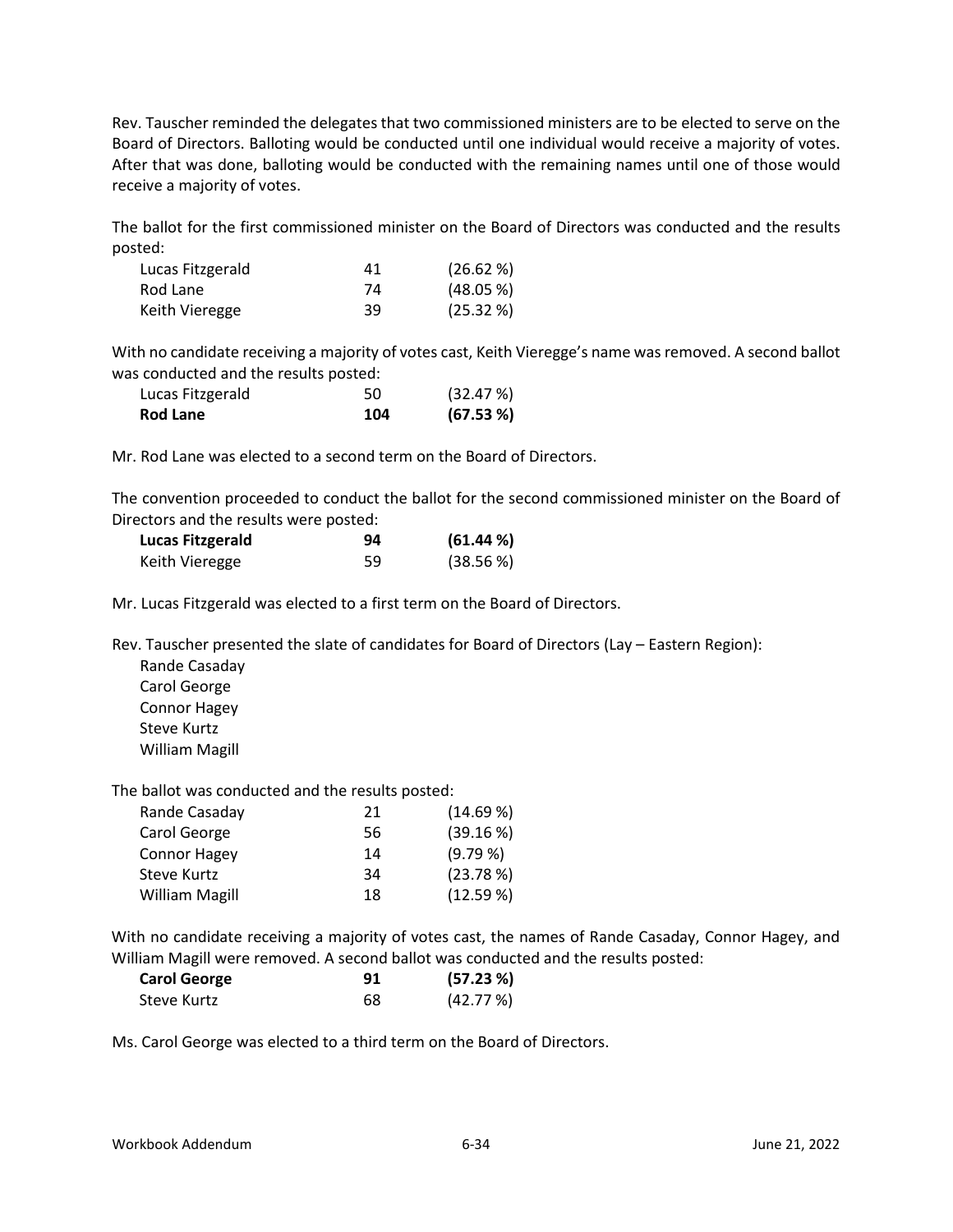Rev. Tauscher presented the slate of candidates for Board of Directors (Lay – Lake Erie Region): Tom Habitz

Terry Leu

The ballot was conducted and the results posted:

| Tom Habitz       | 53  | (33.97%)  |
|------------------|-----|-----------|
| <b>Terry Leu</b> | 103 | (66.03 %) |

Mr. Terry Leu was elected to a fourth term on the Board of Directors.

Rev. Tauscher presented the slate of candidates for Board of Directors (Lay – Midwestern Region): William Bussing Gail Grieser

The ballot was conducted and the results posted:

| <b>William Bussing</b> | 66 | $(43.14\%)$ |
|------------------------|----|-------------|
| <b>Gail Grieser</b>    | 87 | (56.86%)    |

Ms. Gail Grieser was elected to first term on the Board of Directors.

Rev. Tauscher presented the slate of candidates for the Board of Directors (Lay – Western Region): Shirley Holle Thomas Honebrink

Kristin Wellik

The ballot was conducted and the results posted:

| Shirley Holle    | 47 | (30.72%   |
|------------------|----|-----------|
| Thomas Honebrink | 57 | (37.25%)  |
| Kristin Wellik   | 49 | (32.03 %) |

With no candidate receiving a majority of votes cast, Shirley Holle's name was removed. A second ballot was conducted and the results posted:

| <b>Thomas Honebrink</b> | 80 | (51.61%) |
|-------------------------|----|----------|
| Kristin Wellik          | 75 | (48.39%) |

Mr. Thomas Honebrink was elected to a first term on the Board of Directors.

Rev. Tauscher reminded delegates that all candidates for Board of Directors (Lay) who were not elected to regional seats would form the slate of candidates for the two Lay (At-Large) seats on the Board of Directors.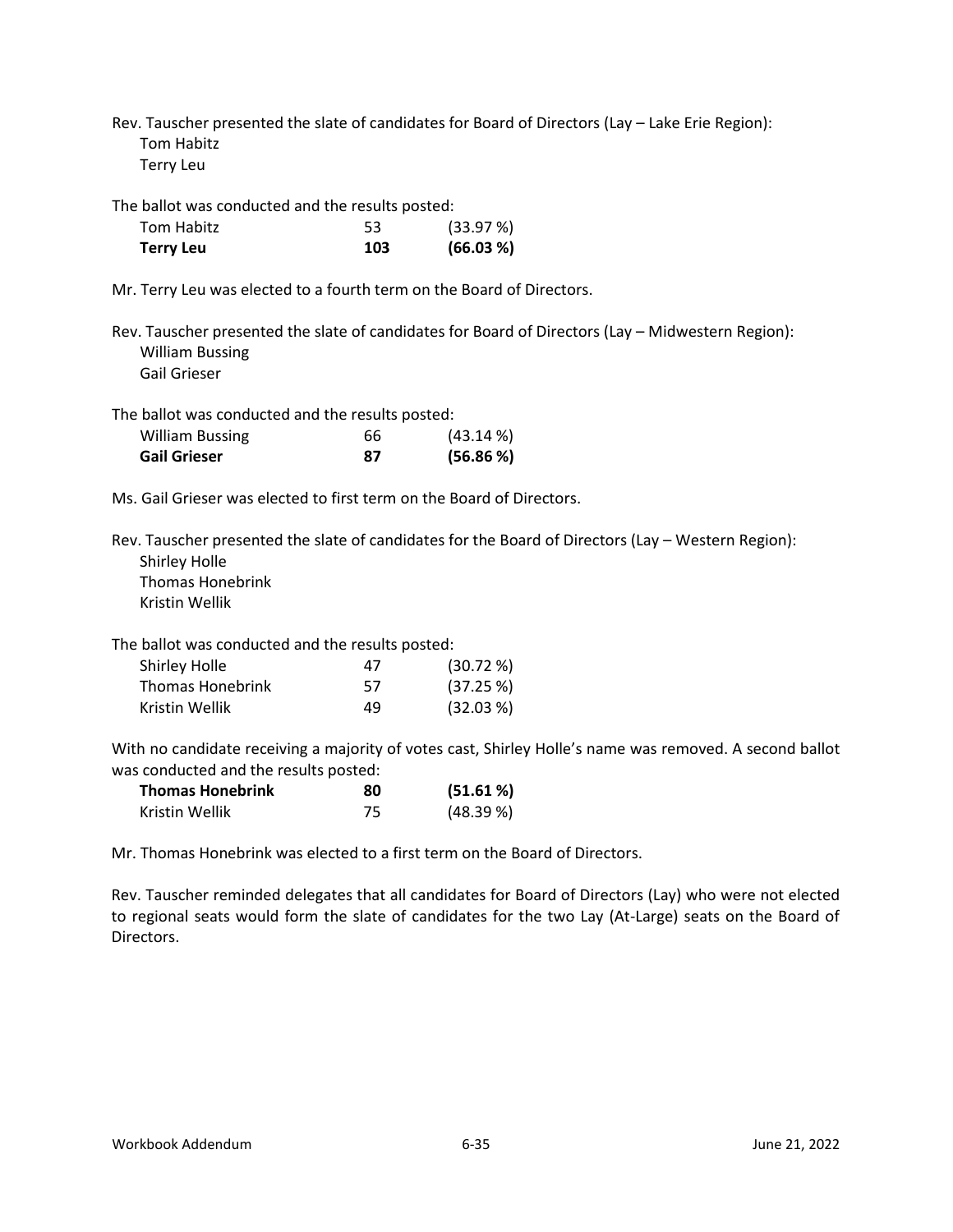The convention proceeded with balloting for the first Board of Directors (Lay – At-Large) seat. The first ballot was held and the results were posted:

| <b>William Bussing</b> | 19 | (11.66%)  |
|------------------------|----|-----------|
| Rande Casaday          | 8  | (4.91%    |
| <b>Thomas Habitz</b>   | 25 | (15.34 %) |
| <b>Connor Hagey</b>    | 12 | (7.36 %)  |
| Shirley Holle          | 29 | (17.79%   |
| <b>Steve Kurtz</b>     | 20 | (12.27%)  |
| <b>William Magill</b>  | 5  | (3.07%)   |
| Kristin Wellik         | 45 | (27.61%)  |

With no candidate receiving a majority of votes cast, the names of William Bussing, Rande Casaday, Connor Hagey, Steve Kurtz, and William Magill were removed. A second ballot was conducted and the results posted:

| Thomas Habitz  | 64 | (40.00 %) |
|----------------|----|-----------|
| Shirley Holle  | 32 | (20.00 %) |
| Kristin Wellik | 64 | (40.00 %) |

With no candidate receiving a majority of votes cast, Shirley Holle's name was removed. A third ballot was conducted and the results posted:

| <b>Thomas Habitz</b>  | 76 | (45.78%) |
|-----------------------|----|----------|
| <b>Kristin Wellik</b> | 90 | (54.22%) |

Kristin Wellik was elected to a second term on the Board of Directors.

The convention continued with balloting for the second Board of Directors (Lay – At-Large) seat. The first ballot was held and the results were posted:

| 8  | (4.82%    |
|----|-----------|
| 11 | (6.63 %)  |
| 78 | (46.99%   |
| 4  | (2.41%    |
| 40 | (24.10 %) |
| 18 | (10.84%   |
| 7  | (4.22 %)  |
|    |           |

With no candidate receiving a majority of votes cast, the names of William Bussing, Rande Casaday, Connor Hagey, Steve Kurtz, and William Magill were removed. A second ballot was conducted and the results posted:

| <b>Thomas Habitz</b> | 113 | (68.48%) |
|----------------------|-----|----------|
| Shirley Holle        | 52  | (31.52%) |

Mr. Thomas Habitz was elected to a first term on the Board of Directors.

President Hardy thanked Rev. Tauscher for conducting the election of District Secretary and Board of Directors. He also thanked all candidates who stood for election.